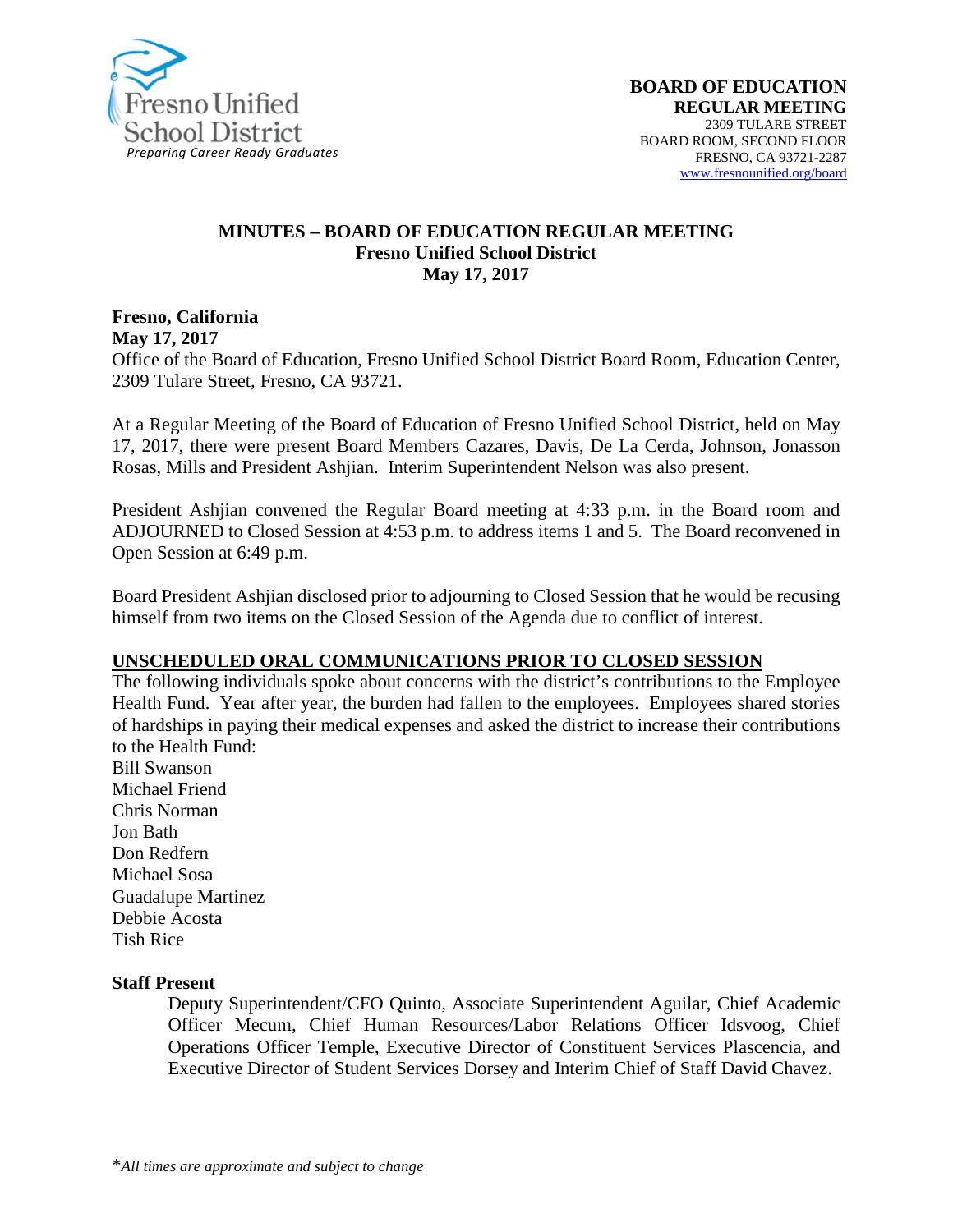#### **Reporting Out of Closed Session**

- By a vote of 7-0-0-0, the Board took action to promote Corrinna Rivera, Principal II, Calwa Elementary.
- By a vote of 7-0-0-0, the Board took action to promote Jason Duke, Executive Director, Maintenance and Operations, Operational Services.

## **PLEDGE OF ALLEGIANCE**

Constance McMichaels, a student from Fresno High School led the flag salute.

## **APPROVE Minutes**

Approved as recommended the draft minutes for the March 22, 2017 Regular Meeting, and March 30, 2017 Special Meeting. Member Mills moved for approval, seconded by Member Davis, which carried a vote of 7-0-0-0, as follows: AYES: Board Members: Cazares, Davis, De La Cerda, Johnson, Jonasson Rosas, Mills and President Ashjian.

#### **ADOPT Resolution Proclaiming May 21-27, as Classified School Employees Week**

**ADOPTED** as recommended, a resolution proclaiming May 21-27 as Classified School Employees Week. Classified employees, with their diverse talents and true dedication, support the smooth operation of offices, the safety and maintenance of campuses, the safe transportation of our students, provide healthy nutrition, enhance the educational process by assisting instructors, and provide our school district with specialized skills that contribute to the educational excellence of our students. Member Davis moved for approval, seconded by Member Mills, which carried a vote of 9-0-0-0, as follows: AYES: Student Board Members McCoy and Riar. Board Members: Cazares, Davis, De La Cerda, Johnson, Jonasson Rosas, Mills and President Ashjian.

## **HEAR Reports from Student Board Representatives**

Students David Alvarez, Lily Cha and Kathalina Lee from McLane High School provided a report to the Board of Education, sharing details of their SAB meeting and thanked Board Member De La Cerda for attending and answering questions about the board agenda. The students shared some news happening at McLane High School, including their excitement about prom, the fact that 73 seniors will graduate with the Seal of Biliteracy, as well as upcoming events in arts and athletics. In addition, students from Scandinavian Middle School shared what they love about attending school, the clubs they participate in and their future plans.

## **HEAR Report from Interim Superintendent**

The interim superintendent thanked the district's nearly 3,500 classified employees who are diligently working behind the scenes each day, supporting students, school staff and site leaders. Nelson acknowledged the district's bus drivers who carefully transport our district's most precious cargo to school, field trips and athletic events. He thanked food service employees who are up before the sun preparing and distributing nearly 90,000 meals and snacks each day. The interim superintendent also called out maintenance, operations and safety personnel, who understand that creating a safe learning environment extends beyond the classroom and is reflected in every inch of our more than 100 campuses district-wide.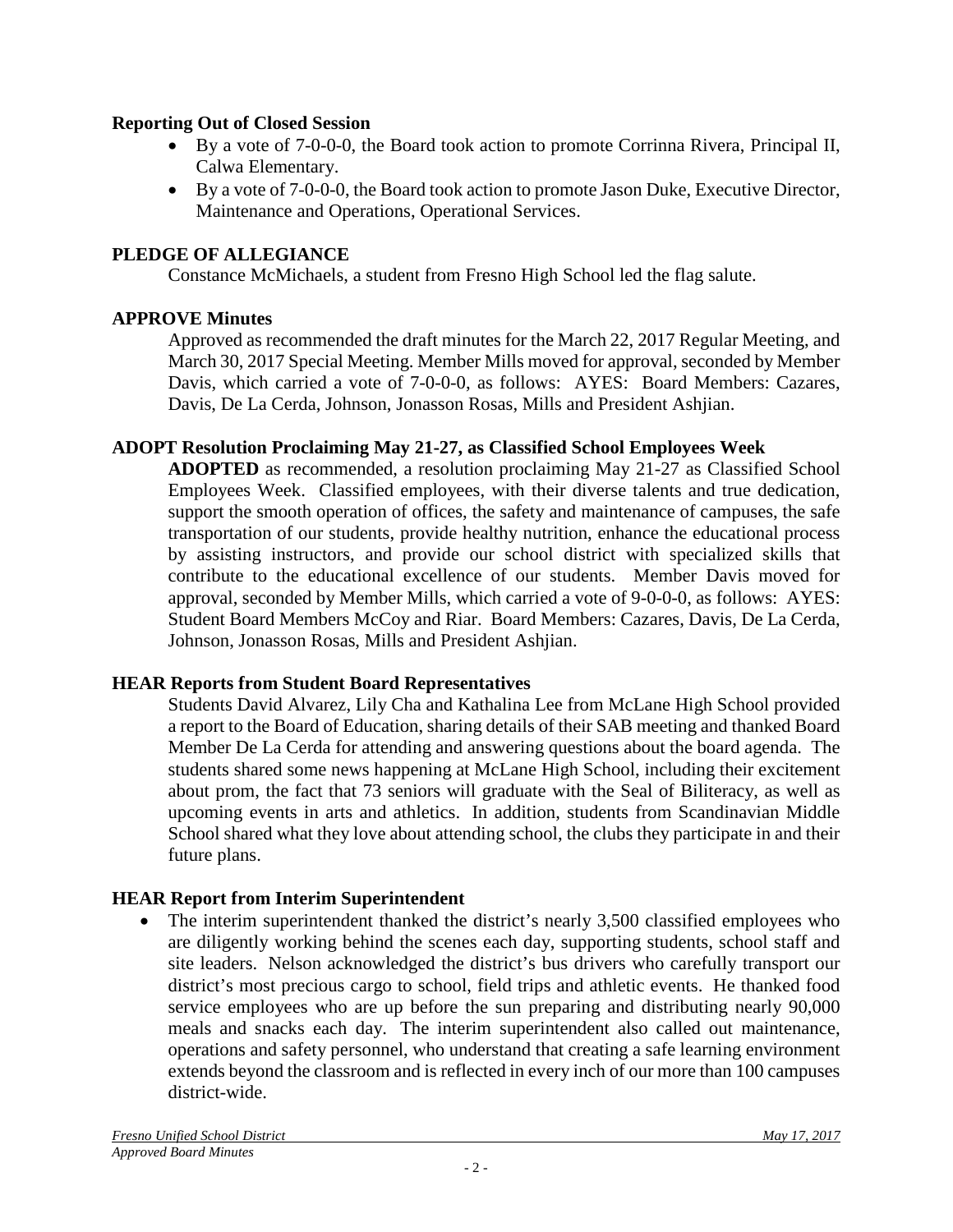- As part of Classified Employee Appreciation Week, the local CSEA Chapter 143 was selected by the CSEA headquarters in San Jose to participate in a statewide program, one of ten districts among 700 chapters to participate. The program created opportunities for the Board of Education and district staff to job shadow our CSEA food service team, serving breakfast or lunch to students at a handful of schools. Nelson noted what a great opportunity to stop for a few hours and really visit and collaborate with front line employees.
- Nelson then highlighted the Career Technology Education Summit held at Duncan Polytechnical High School. The event attracted approximately 150 parents, students and community and business leaders. Folks had the opportunity to see CTE in action as students conducted live demonstrations. Fresno County Superintendent of Schools, Jim Yovino, Fresno City College President, Carole Goldsmith, and Interim Superintendent Nelson shared updates and plans around CTE. Attendees were given the opportunity to provide their input, leaving the district team with a number of take-a-ways to consider.
- Key leaders from the district had the opportunity to sit in space with State Superintendent Torlakson, talking with him specifically about CTE and the roadwork that has been established with the district's 21 career pathways. The district received some valuable feedback as well as words of encouragement and support from the state superintendent. Torlakson also spoke at a press event as Fresno Unified and California Health Sciences University announced a new partnership.
- Parent University hosted the  $2<sup>nd</sup>$  annual Fresno Unified Scholarship and Awards Dinner honoring 49 tenacious and hardworking seniors. Thanks to donations from Fresno Unified employees and our community, Fresno Unified awarded \$61,000 in scholarships.
- Finally, Nelson congratulated Dr. Jorge Aguilar who was recently appointed superintendent of the Sacramento City Unified School District. Dr. Aguilar has been instrumental in leading and advancing the district's work around equity and access.

On a motion by Member De La Cerda, seconded by Member Davis, the consent agenda, exclusive of agenda item: A-4 which was pulled for further discussion, was approved on a roll call vote of 9-0-0-0 as follows: AYES: Student Board Member Riar and McCoy, Board Members: Cazares, Davis, De La Cerda, Johnson, Jonasson Rosas, Mills and President Ashjian.

# **A. CONSENT AGENDA**

# **A-1, APPROVE Personnel List**

**APPROVED as recommended,** the Personnel List, Appendix A, as submitted.

**A-2, ADOPT Findings of Fact and Recommendations of District Administrative Board ADOPTED as recommended,** the Findings of Fact and Recommendations of District Administrative Panels resulting from hearings on expulsion and readmittance cases conducted during the period since the May 3, 2017, Regular Board meeting.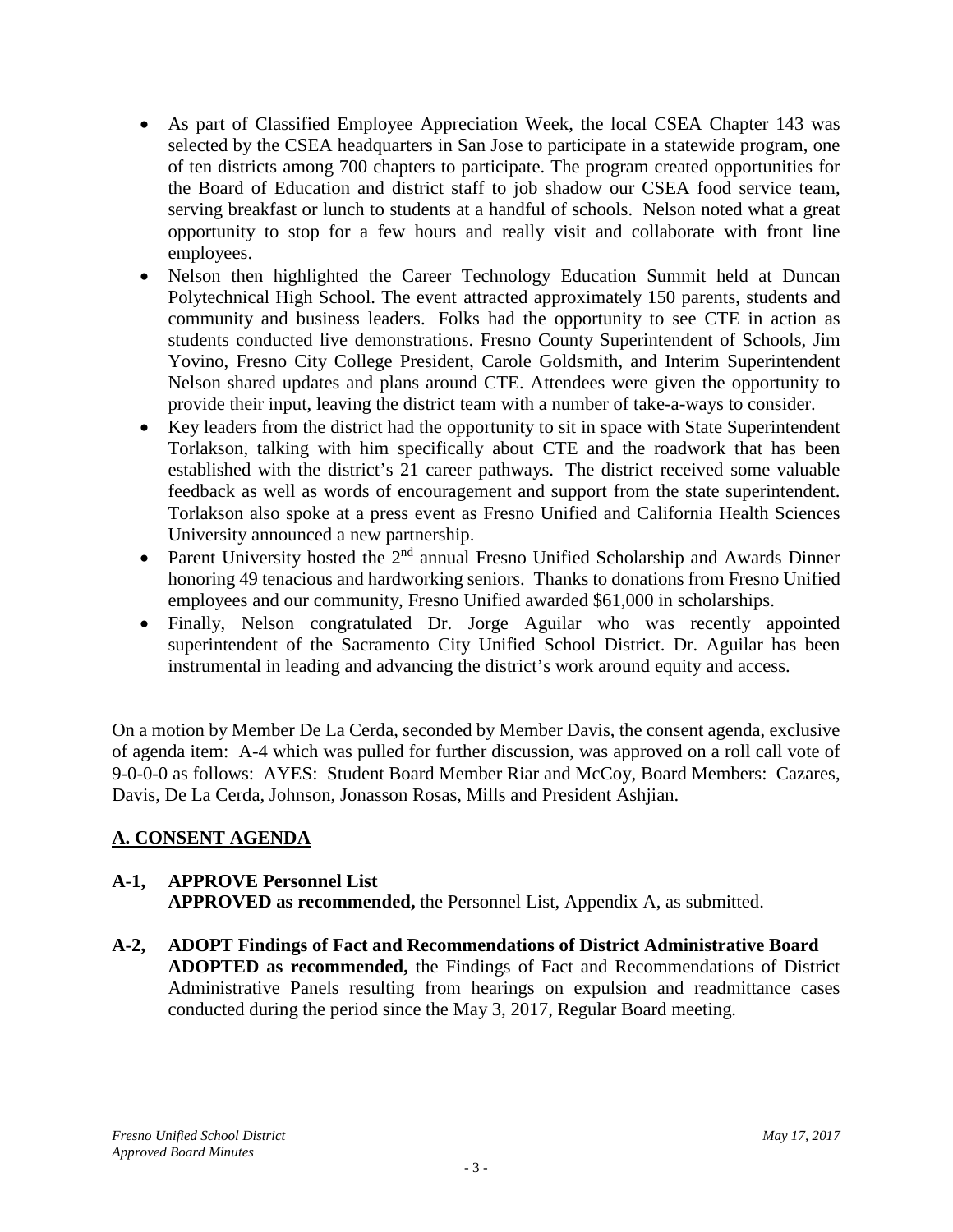## **A-3, APPROVE Carl D. Perkins Applications for Funding**

**APPROVED as recommended,** Carl D. Perkins Applications for funding, one each for the secondary and postsecondary (adult school) Career Technical Education programs.

## **A-4, APPROVE Amendment No. 1 to Master Affiliation Agreement between Fresno Unified School District and Clinica Sierra Vista Regarding Term**

**APPROVED as recommended** Amendment No. 1 to the Master Affiliation Agreement with Clinica Sierra Vista for operation of health and wellness centers at district schools. The Agreement was approved by the Board on February 8, 2017 for development of health and wellness centers at Addams, Bakman, Duncan, Sequoia, Sunnyside and Tehipite over the next two school years. Amendment No. 1 is to:

- 1. Extend the initial duration of the agreement to a twenty (20) year term specific to each facility, commencing on the date the health and wellness center first provides patient services.
- 2. Include Gaston Middle School Health and Wellness Center in the agreement.

For the record, comments/questions were made regarding Gaston and its need to be added to the agreement, the length of time involved for recoupment of investment, status of proposal for additional locations, and possible internships of our students with Clinica Sierra Vista. Chief Operations Officer Karen Temple, Executive Director Paul Rosencrans, and Clinica Sierra Vista's Chief Administrative Officer Ruben Chavez were able to provide clarification. Member Mills moved for approval, seconded by Member De La Cerda, which carried a 7-0-0-0 vote. AYES: Board Members: Cazares, Davis, De La Cerda, Johnson, Jonasson Rosas, Mills, and President Ashjian.

## **END OF CONSENT AGENDA**

## **UNSCHEDULED ORAL COMMUNICATIONS**

**Paul Dictos –** Spoke about the Greek Genocide and invited the Board of Education and Interim Superintendent Nelson to a ceremony on May 19 in front of City Hall**.** 

**Liliana Vargas –** A parent with two students a Homan Elementary expressed concern about losing teachers because of the existing leadership.

#### **B. CONFERENCE/DISCUSSION AGENDA**

#### **Agenda Item B-5, Discuss and Adopt Resolution HR 16-21 Trustee Area Liaison, Job Description, Designated as Confidential**

Trustee Area Liaisons will provide support in a respective region, "to meet the needs of Board members; organize and coordinate Board member activities and coordinate flow of Board member communications in a timely manner to the District and the general public." Trustee Area Liaisons will be placed on the T-40 Confidential salary schedule, and will be designated as part-time, non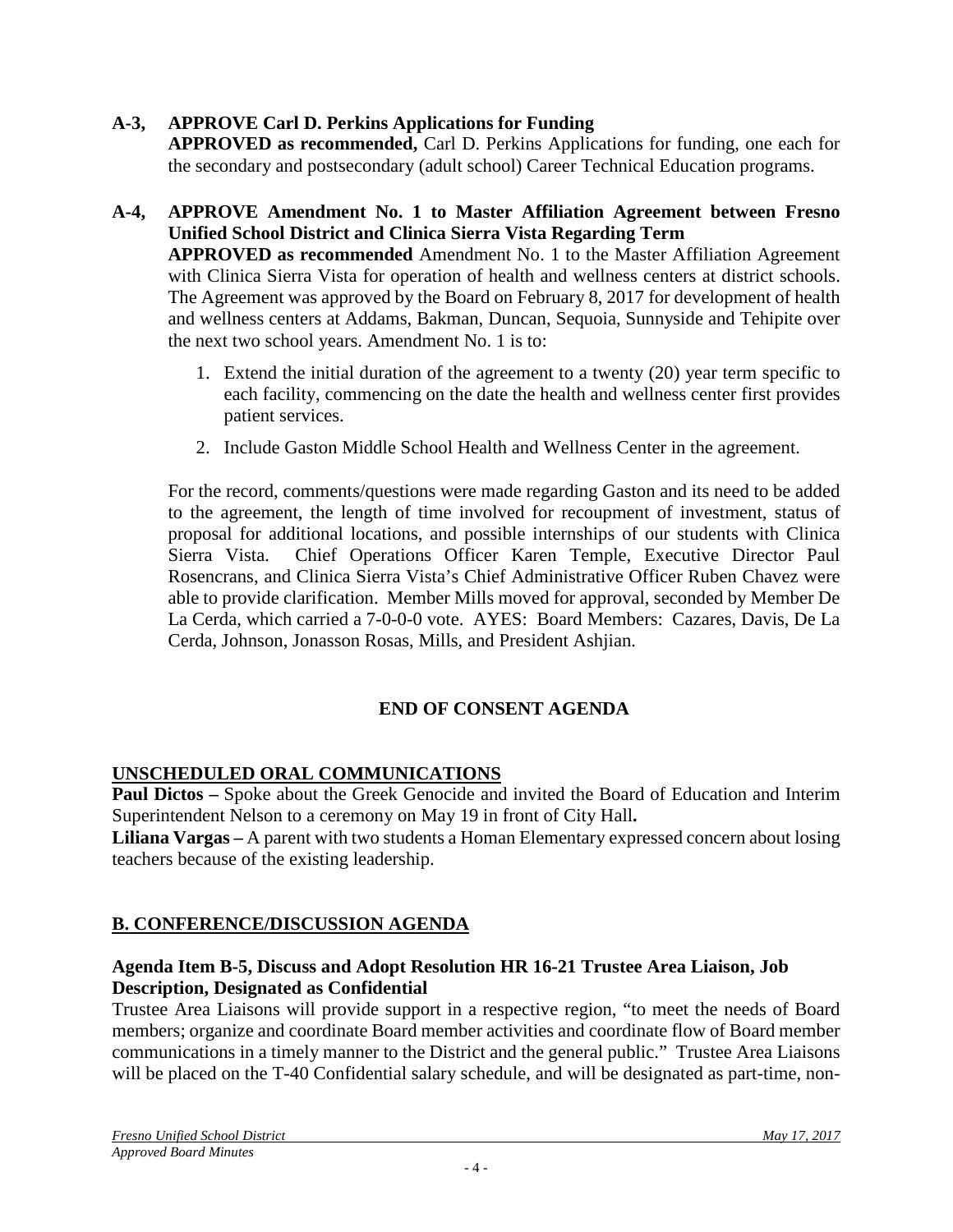benefitted, at 3.5 hours per day, 12 months per year, and will be supervised and evaluated by the Chief of Staff.

# Presentation by Interim Chief of Staff David Chavez

An opportunity was provided to hear questions/concerns from members of the Board and staff was available to respond.

For the record, comments/questions were made regarding the pros and cons of having a Trustee Area Liaison, clarification on whether other districts have liaisons/assistants, what the liaison's role will be, the difference between a liaison and an assistant, the need for a liaison this year, and clarification on whether a trustee is not required to take an assistant. CFO/Deputy Superintendent Ruth F. Quinto and Interim Chief of Staff David Chavez were able to provide clarification.

**Community Speaker John Leal, Board President for State Center Community College** – thanked the board for their thoughtful conversation on the topic of Trustee Area Liaisons, suggested how the liaison should be used to get the most from the constituency, staff and students.

Member Jonasson Rosas moved for approval, seconded by Member Mills, which carried a 4-3-0- 0 vote. AYES: Board Members: Cazares, Jonasson Rosas, Mills, and President Ashjian. NOES: Board Members: Davis, De La Cerda, and Johnson.

## **C. RECEIVE INFORMATION & REPORTS**

The Board was in receipt of Agenda Item C-6, Fresno Unified School District's Third Quarterly Investment Report for Fiscal Year 2016/17.

## **BOARD/SUPERINTENDENT COMMUNICATIONS**

**Jonasson Rosas** – Requested information regarding the LCAP. Would like to know what percentage each category will be receiving and if she could get it broken down by region and by school.

**Cazares** – Thanked Mr. Caprioglio and Mr. Larios from the City of Fresno. The streets in front of Wolters Elementary are getting repaired. Also thanked staff for executing college signing days. **Ashjian** – Thanked staff members Mecum and Fowler for their responsiveness during State Superintendent Tom Torlakson's visit.

Board President Ashjian ADJOURNED the Open Session portion of the meeting at 8:55 p.m. Board Members returned to Closed Session to address the remaining items.

*Board President Ashjian left the board meeting at 8:57 p.m.*

## **Reporting Out of Closed Session**

Nothing was reported out of Closed Session.